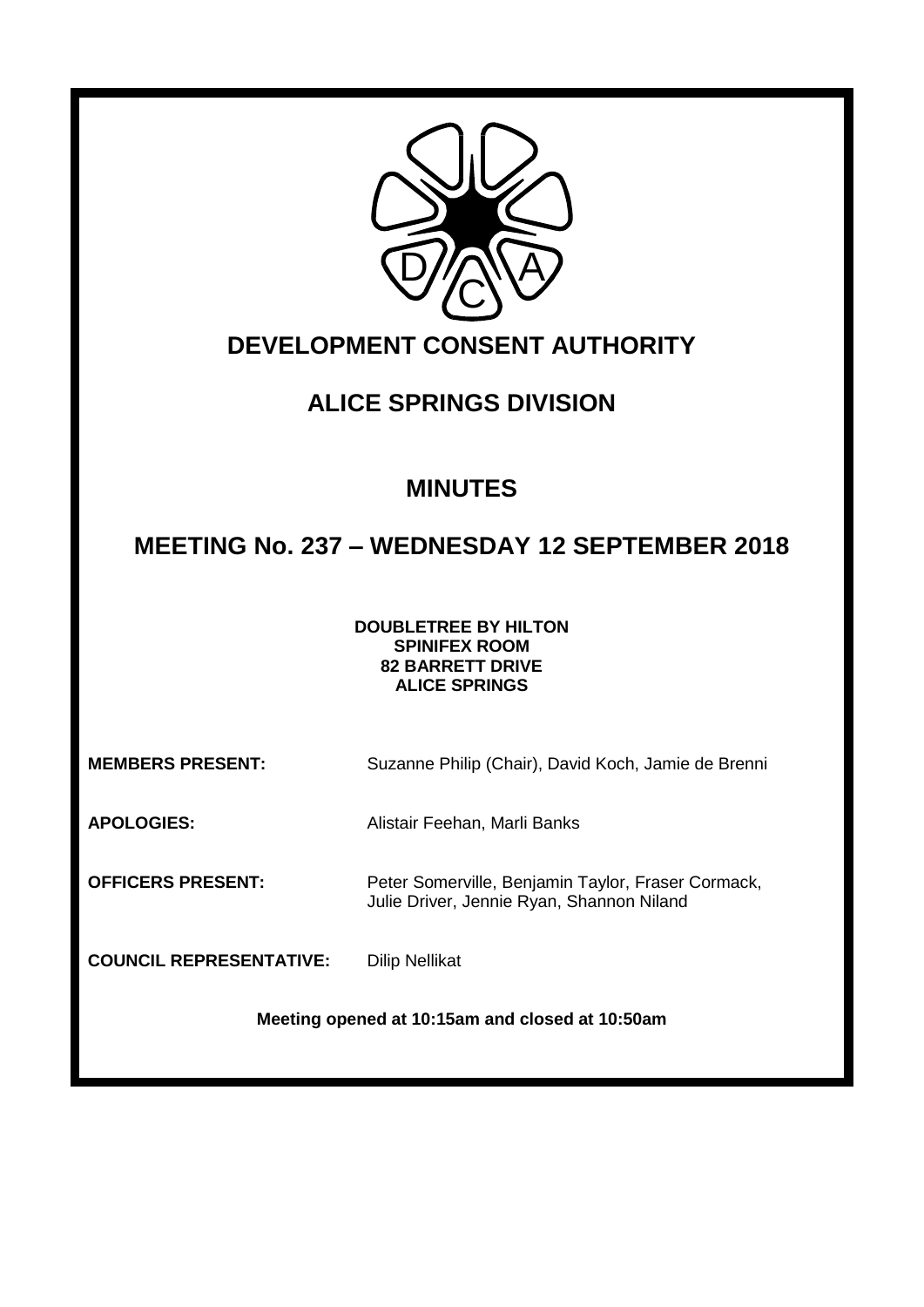**THE MINUTES OF THE EVIDENTIARY STAGE AND THE DELIBERATIVE STAGE ARE RECORDED SEPARATELY. THESE MINUTES RECORD THE DELIBERATIVE STAGE. THE TWO STAGES ARE GENERALLY HELD AT DIFFERENT TIMES DURING THE MEETING AND INVITEES ARE PRESENT FOR THE EVIDENTIARY STAGE ONLY.**

#### **ITEM 1 23.25M HIGH TELECOMMUNICATIONS FACILITY WITH ASSOCIATED ANTENNAS AND EQUIPMENT SHELTER PA2018/0285 LOT 7140, 6 LYNDAVALE DRIVE, SUBURB OF LARAPINTA APPLICANT OPTUS MOBILE PTY LTD**

Lauren Nicholson attended the meeting on behalf of the applicant and spoke further to the application.

Alice Springs Town Council representative, Dilip Nellikat spoke further to the comments Council submitted.

- **RESOLVED 0106/18** That, pursuant to section 46(4)(b) of the *Planning Act*, the Development Consent Authority defer consideration of the application to develop Lot 7140 (6) Lyndavale Drive, Suburb of Larapinta, Town of Alice Springs for the purpose of a 23.25m high telecommunications facility with associated antennas and equipment shelter to require the following additional actions to be carried out that the Authority considers necessary in order to enable the proper consideration of the application:
	- 1. Written notification from the Development Consent Authority to the owners of Unit 4 and Unit 5, Lot 7145, Esther Court, Town of Alice Springs to advise the owners:
		- (a) That Development Application PA2018/0285 has been submitted to the Development Consent Authority;
		- (b) The details of the proposal; and
		- (c) They are invited to make a comment about the application to the Development Consent Authority within 14 days from the date on which the notification is given.

If no public submissions are received within the 14 day period, the Alice Springs Division of the Development Consent Authority, pursuant to section 86(1) of the *Planning Act* and with reference to section 42 of the Interpretation Act delegates it's powers under section 53 of the *Planning Act*, to the Chair or a member of the Division to determine the application.

#### **REASONS**

- 1. Pursuant to section 51(a) of the *Planning Act*, in considering a development application the Development Consent Authority must take into account the planning scheme that applies to the land to which the application relates. The Authority is of the view that due to the proximity of the proposed telecommunications facility to dwellings on adjacent land, direct referral of the proposal to the owners of the two abutting dwellings will enable a proper assessment of the proposal against Clause 13.5 (Telecommunications Facilities) of the NT Planning Scheme.
- 2. Pursuant to section 51(e) of the *Planning Act*, in considering a development application, the consent authority must take into account any submissions made under section 49, and any evidence or information received under section 50, in relation to the development application.

**2 of 16**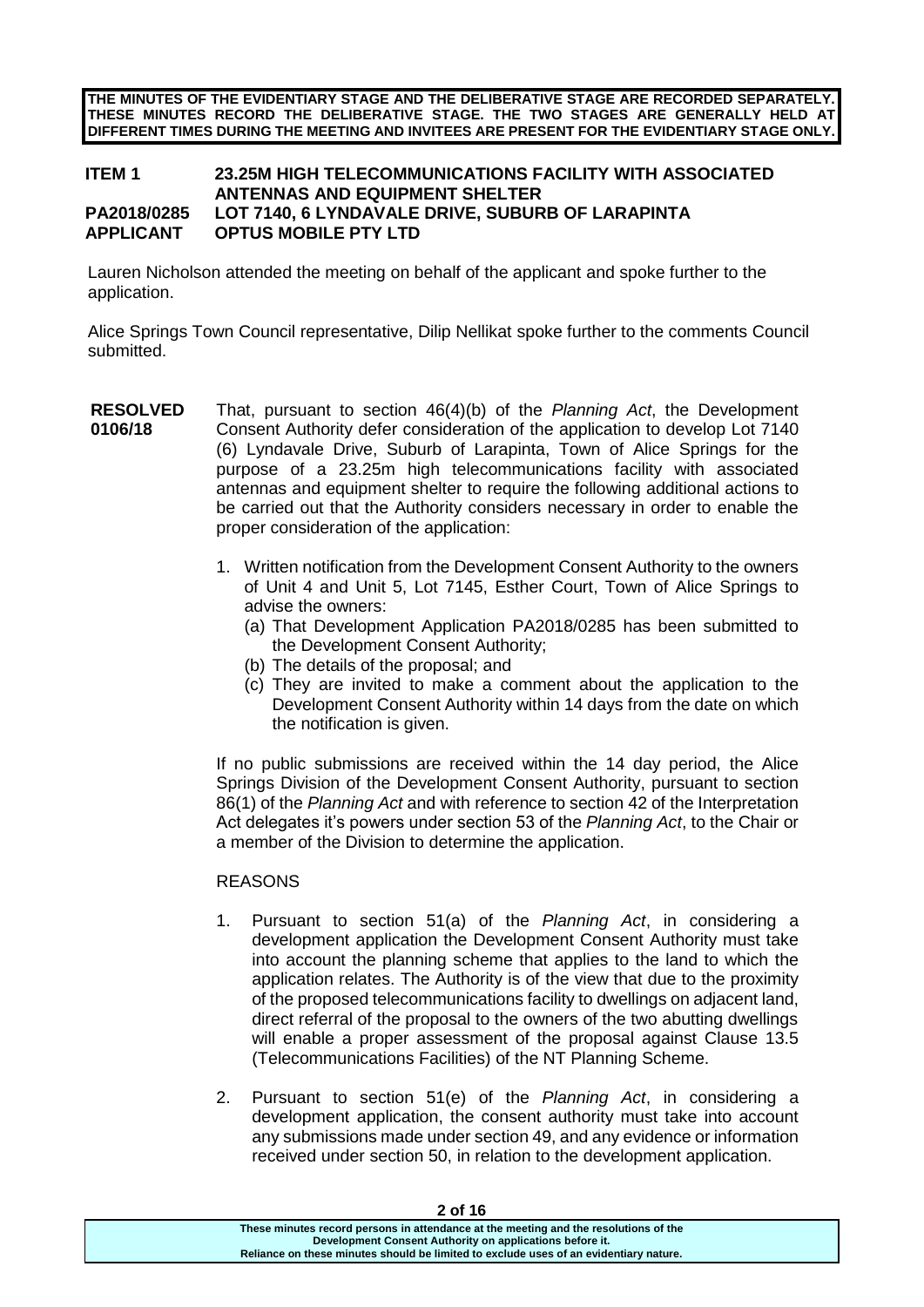A local authority submission was received from the Alice Springs Town Council and the matters considered by the consent authority, noting the proximity of the proposed development to adjacent residential buildings, the consent authority considers it appropriate for direct notification of the application to those property owners to occur.

- 3. Pursuant to section 51(n) of the *Planning Act*, in considering a development application the Development Consent Authority must take into account the potential impact on the existing and future amenity of the area in which the land is situated. Due to the height, siting and design of the telecommunications facility, the tower is expected to have some impact on the amenity of the existing and future amenity of the area irrespective of its siting on the property. The direct referral of the application to the owners of the two dwellings immediately adjacent to the development site is considered warranted.
- **ACTION:** DAS to prepare letters to applicant and adjacent land owners (specified in resolution)

# **ITEM 2 ALTERATIONS TO PARKING LAYOUT FOR AN EXISTING RESTAURANT PA2018/0308 LOT 8618, 24 RAILWAY TERRACE, TOWN OF ALICE SPRINGS RICHMOND AND ROSS PTY LTD**

Terry Buddy attended the meeting on behalf of McDonalds and spoke further to the application.

Alice Springs Town Council representative, Dilip Nellikat spoke further to the Council's written comments on the application.

**RESOLVED 0107/18** That, the Development Consent Authority varies the requirements of clause 6.5.3.3(g) and clause 6.5.3.3(i) (Parking Layout) of the Northern Territory Planning Scheme, and pursuant to section 53(b) of the *Planning Act*, alters the proposed development and consents to the proposed development as altered to develop Lot 8618 (24) Railway Terrace, Town of Alice Springs, for the purpose of alterations to the parking layout and ancillary menu boards and awning additions to an existing restaurant, subject to the following conditions and for the following reasons:

# **CONDITIONS PRECEDENT**

- 1. Prior to the endorsement of plans and prior to the commencement of works (including site preparation), a landscape plan to the satisfaction of the consent authority must be submitted to and approved by the consent authority. When approved, the plan will be endorsed and will then form part of the permit. The landscaping plan must include a planting schedule of all plants, including botanical names, common names, sizes at maturity, and quantities of each plant, and include any existing plants to be retained. All species selected must be to the satisfaction of the consent authority. Landscaping must include:
	- a) Dense hedge planting to the Stuart Highway and Parsons Street boundaries, selected to:
		- (i) minimise impacts of the parking area and drive-through driveways (and their usage) on views from adjoining streets; and

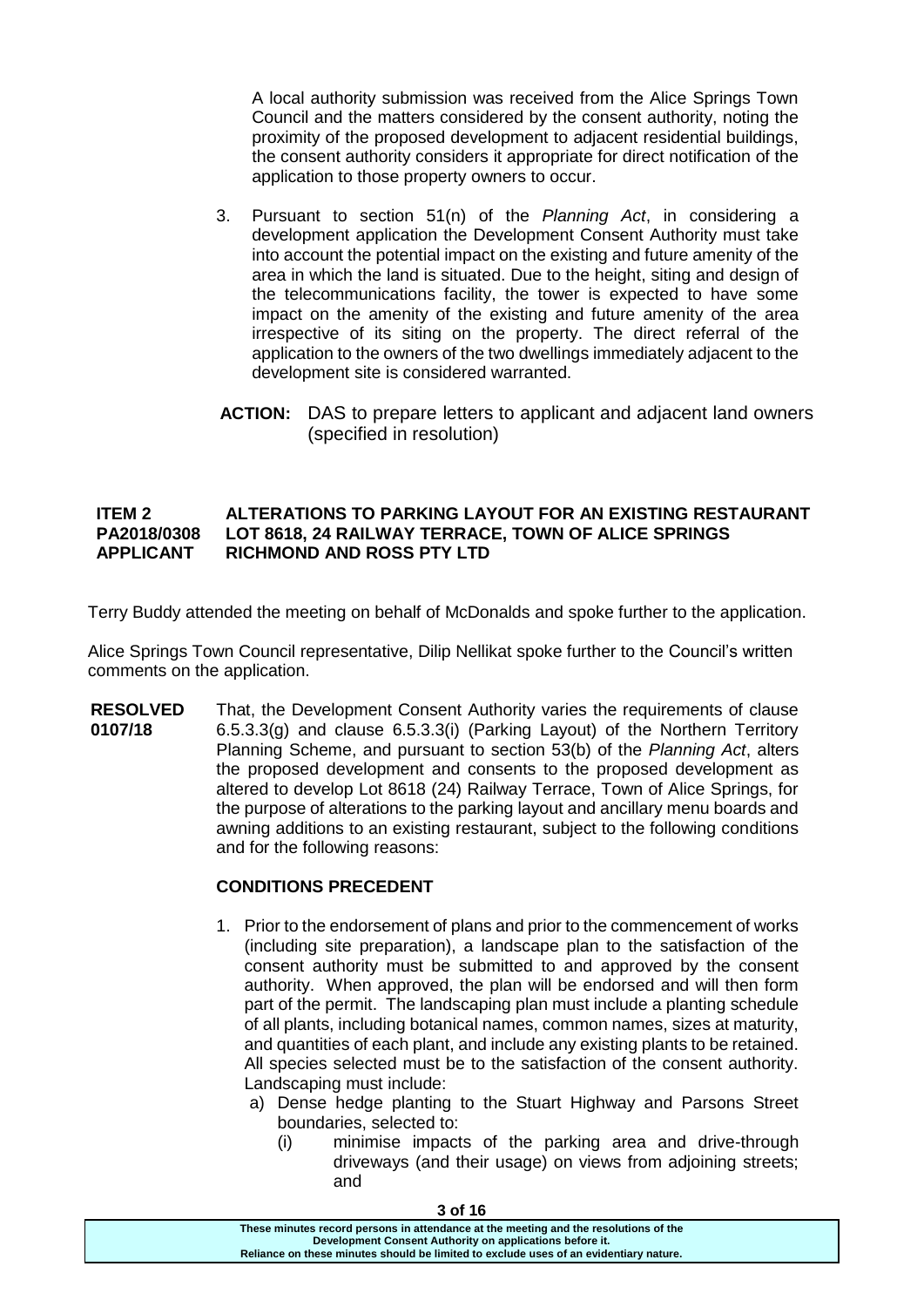- (ii) provide good passive surveillance opportunities to, from and through the site; and
- b) Horizontally aligned fencing on the Stuart Highway and Parsons Street frontages contributing to screening in itself and by providing protection to the landscaping (this could include retaining the existing fencing or substitution with similar suitable fencing); and
- c) Fencing and planting should be designed/provided in a manner that discourages any direct pedestrian access between the site and the Stuart Highway.

The consent authority notes that:

- Some of the existing 'dense hedge-planting' on boundaries of the site is established and maintained in a form that is considered to:
	- reasonably respond to objectives of the NT Planning Scheme seeking to minimise the visual impact of ground level parking areas on adjoining streets; and
	- provide good passive surveillance opportunities to, from and through the site.
- Existing horizontal fencing on the Stuart Highway and Parsons Street frontages contributes to existing screening in itself and by providing some protection to the landscaping and should be retained as part of any landscape plan.
- Although the proposal exceeds the minimum requirements (for Clause 6.5.1 of the NT Planning Scheme) by 1 parking space, an additional space could be provided by maintaining the southern-most 5 of the existing 90 degree car parking spaces adjacent to the western boundary instead of changing parking adjacent to the boundary to angle parking. The consent authority encourages the applicant to consider amending the parking layout by maintaining the southern-most 5 of the existing 90 degree parking spaces adjacent to the western boundary.

The consent authority further notes and commends the Alice Springs Town Council's initiative to encourage the consideration of landscaping works within the Parsons Street road reserve with a view to enhancing the safety and amenity of the street and streetscape and the applicant's willingness (as indicated by its representative at the hearing) to liaise with the Alice Springs Town Council in relation to possible landscaping works within the road reserve.

Amended plans and associated supporting documentation prepared in response to the conditions precedent may be submitted to the Development Consent Authority C/- Development Assessment Services, DIPL (Alice Springs Branch) via email to DAS.NTG@nt.gov.au. When endorsed, the plans will form part of the permit.

#### **GENERAL CONDITIONS**

- 2. The works carried out under this permit shall be in accordance with the drawings endorsed as forming part of this permit.
- 3. Landscaping shown on the endorsed landscape plan must be carried out and completed to the satisfaction of the consent authority, before a certificate of compliance for this permit is granted. A Certificate of Compliance (section 65 of the *Planning Act*) must be obtained within 30

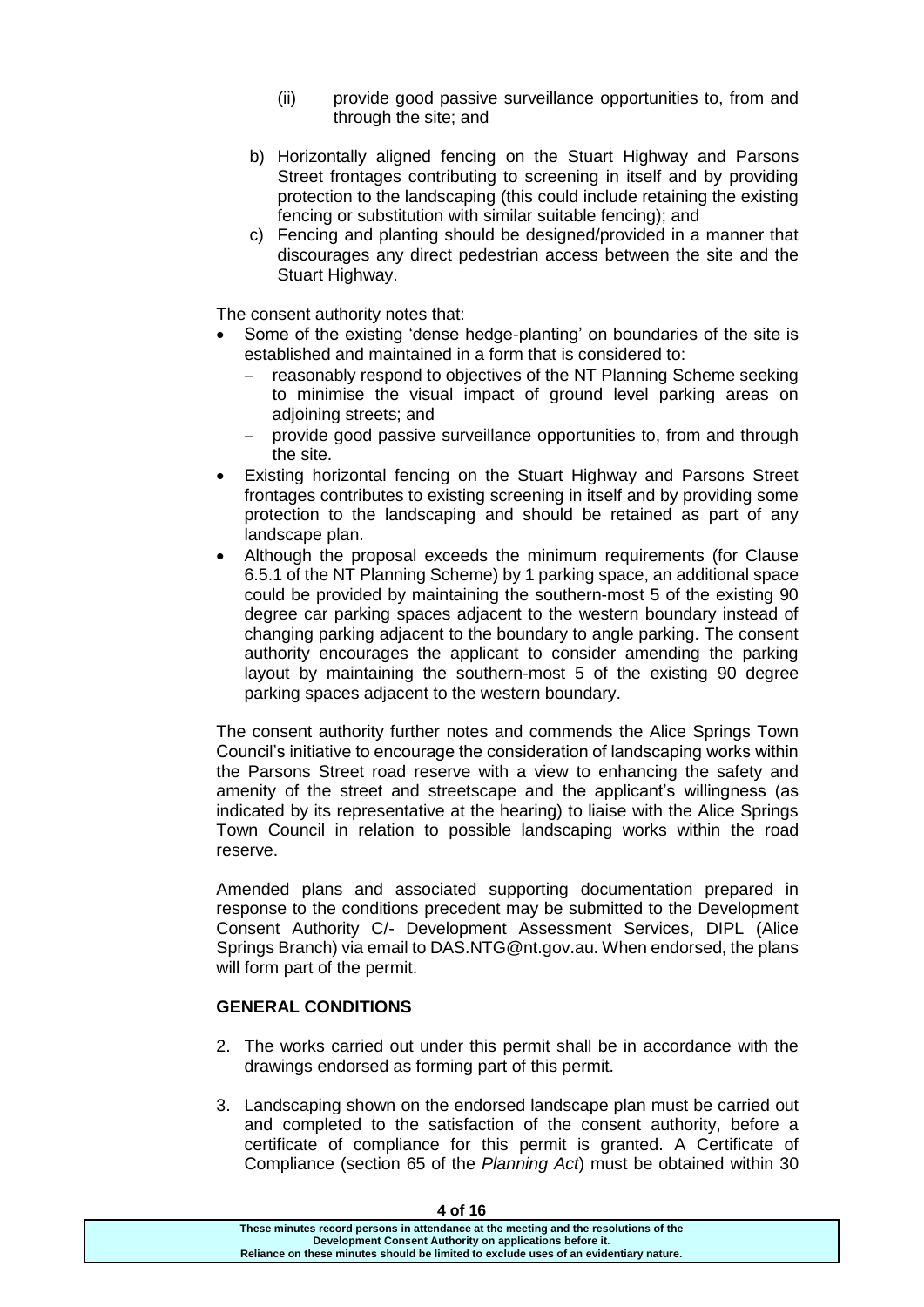days of the commencement of use of the amended drive-through parking lanes as approved under the permit.

- 4. The landscaping shown on the endorsed plans must be maintained to the satisfaction of the consent authority, including that any dead, diseased or damaged plants are to be replaced.
- 5. No fence, hedge, tree or other obstruction exceeding a height of 0.6m is to be planted or erected so that it would obscure sight lines at the junction of the driveway and the public street. This condition is to the satisfaction of the consent authority on the advice of the relevant road authorities.
- 6. Stormwater is to be collected and retained on the site and/or discharged into the drainage network to the technical standards of and at no cost to City of the Alice Springs Town Council and the Transport and Civil Services Division (DIPL), as relevant, to the satisfaction of the consent authority.

#### **NOTES**

- 1. The development and use hereby permitted should be designed, constructed, registered and operate in accordance with the National Construction Code of Australia, the *NT Public Health Act* and Regulations, the *NT Food Act* and National Food Safety Standards.
- 2. The Northern Territory Environment Protection Authority has advised that the proponent must comply with their General Environment Duty provided by section 12 of the *Waste Management and Pollution Control Act*.
- 3. A "Permit to Work Within a Road Reserve" may be required from the Alice Springs Town Council or Transport Civil Services Division of the Department of Infrastructure, Planning and Logistics), as relevant, before commencement of any work within the road reserve.
- 4. Notwithstanding the approved plans, all signage is subject to Alice Springs Town Council approval, at no cost to Council.
- 5. This development permit does not grant "building approval" for the proposed works and you are advised to contact a registered private Building Certifier to ensure that you have attained all necessary approvals before commencing demolition or construction works.
- 6. The Power and Water Corporation advises that the Water and Sewer Services Development Section [\(landdevelopmentsouth@powerwater.com.au\)](mailto:landdevelopmentsouth@powerwater.com.au) and Power Network Engineering Section [\(powerconnections@powerwater.com.au\)](mailto:powerconnections@powerwater.com.au) should be contacted via email a minimum of 1 month prior to construction works commencing in order to determine the Corporation's servicing requirements, and the need for upgrading of on-site and/or surrounding infrastructure.
- 7. The Northern Territory Environment Protection Authority advises that construction work should be conducted in accordance with the Authority's Noise Guidelines for Development Sites in the Northern Territory. The guidelines specify that on-site construction activities are restricted to between 7am and 7pm Monday to Saturday and 9am to 6pm Sunday and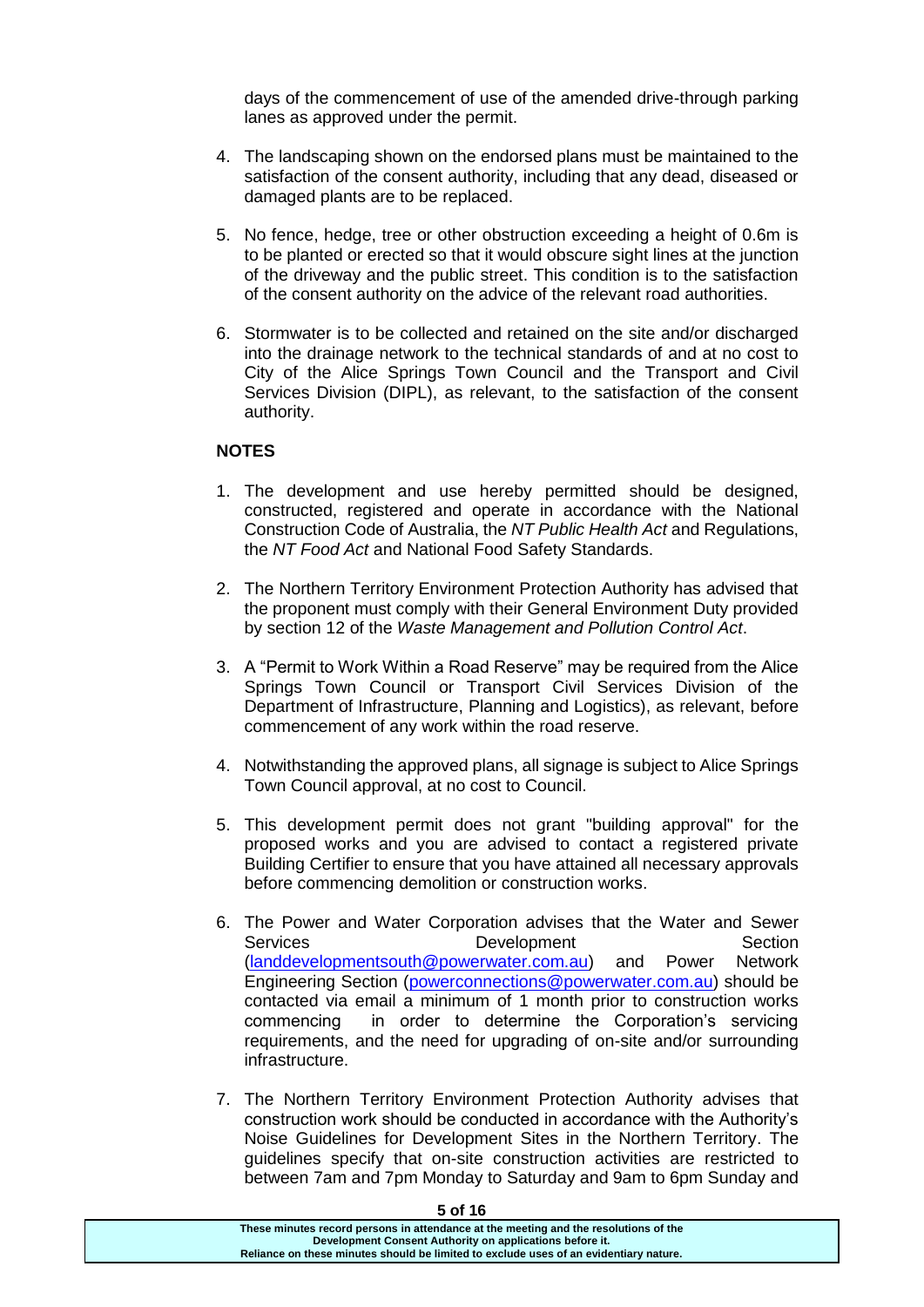Public Holidays. For construction activities outside these hours refer to the guidelines for further information.

#### **REASONS**

- 1. Pursuant to section 51(a) of the *Planning Act*, the consent authority must take into consideration the planning scheme that applies to the land to which the application relates. The proposed changes to the car parking and driveway layout of the existing restaurant, as approved, is considered appropriate to Zone CB (Central Business) of the Northern Territory Planning Scheme and is consistent with relevant policy and reference documents under the Scheme, in the context of the established development of the locality and the characteristics of the site, subject to suitable landscaping/screening being provided to the Parsons Street and Stuart Highway frontages of the site.
- 2. Variations to sub-clauses 3(g) and 3(i) of Clause 6.5.3 (Parking Layout) of the NT Planning Scheme are granted, subject to suitable screening, including screen planting to the Stuart Highway and Parsons Street boundaries, as:
	- a) The application identifies that the proposed changes are intended to increase the drive-through parking capacity with a view to better responding to the existing demand for such parking and by inference improve the functionality of the parking area.
	- b) The existing development of the site offers very limited options to provide additional drive-through parking without reducing the number of other on-site parking spaces.
	- c) The proposed parking layout may be reasonably expected to improve functionality of the parking area, by providing capacity for additional cars within the drive-through and thereby reducing the likelihood of cars queuing for the drive-through interrupting access to and from other parking spaces on the site.
	- d) The proposed parking and site layout includes landscaping strips to both affected street boundaries, which have sufficient dimensions to provide dense screen planting and fencing that may be expected to provide effective partial screening of vehicles within the parking area and drive-ways, from the adjacent streets, such that the existing amenity of the streetscape is not significantly affected.
	- e) Appropriate landscape screening of the parking area from adjoining streets is identified as essential to compliance with relevant objectives of the Scheme relating to the screening of such areas and duly limiting the visual impact of the parking area on the adjacent streets.

Subject to the conditioned requirements in relation to screening of the parking area, the above circumstances are considered to justify the granting of a variation to clause 6.5.3.3(g) and 6.5.3.3 (i) respectively, and the objective of Clause 6.5.3 of the Scheme is expected to be met.

3. Pursuant to section 51(e) of the *Planning Act*, in considering a development application the Development Consent Authority is required to take into account any submissions made under section 49 of the Act and any evidence or information received under section 50 of the Act. No public or local authority submissions were received under section 49 of the Act.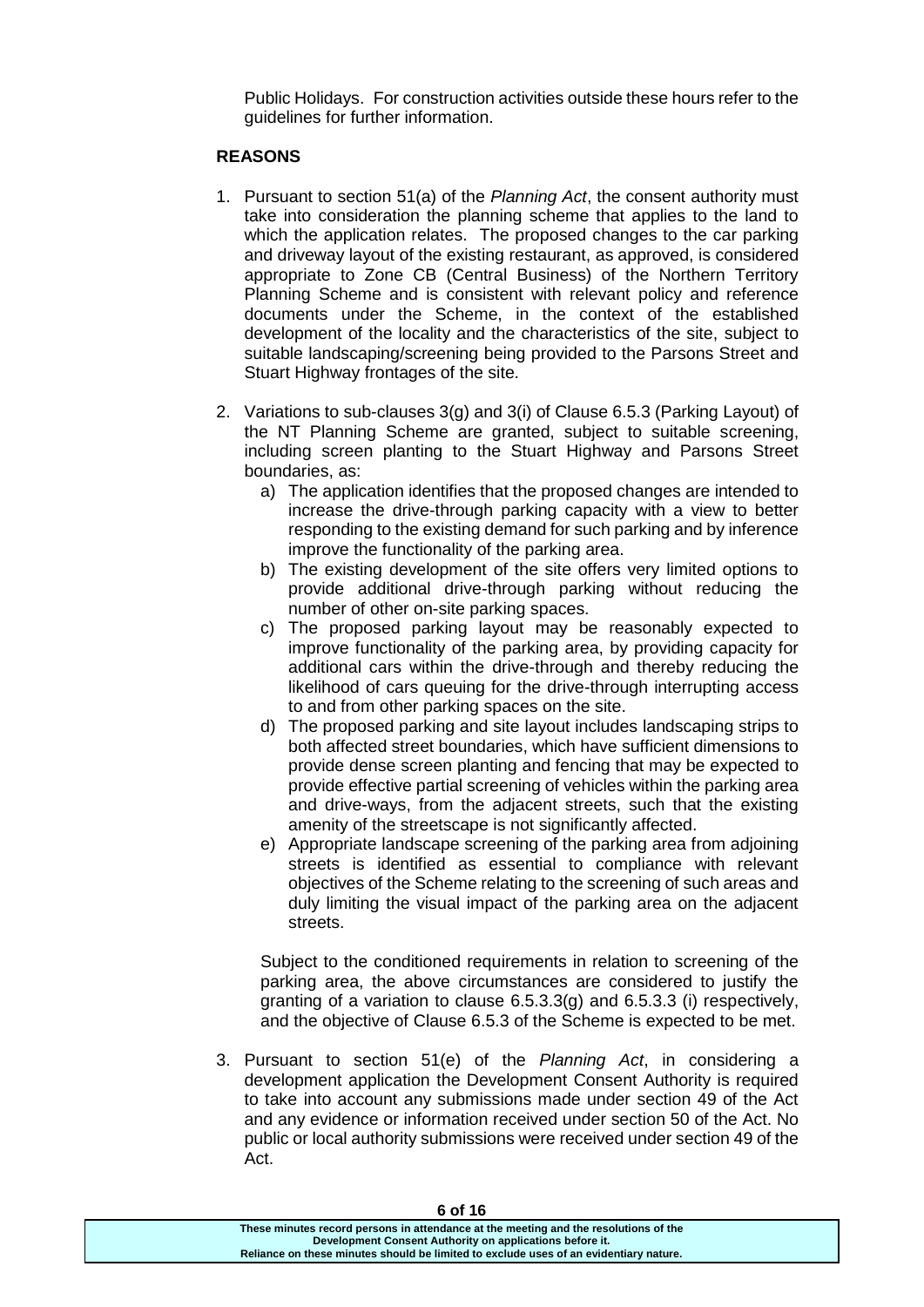- 4. Pursuant to section 51(h) of the *Planning Act*, in considering a development application the Development Consent Authority is required to take into account the merits of the proposed development as demonstrated in the application. The application anticipates that the change to the car parking and driveway layout will reduce congestion within the main parking area by providing additional dedicated drivethrough parking spaces, better servicing established demand and improving on-site amenity. It is envisaged that the proposed changes to the parking layout will reduce congestion within the parking area, by providing additional dedicated drive-through parking spaces.
- 5. Pursuant to section 51(j) of the *Planning Act*, in considering a development application the Development Consent Authority is required to take into account the capability of the land to which the proposed development relates to support the proposed development and the effect of the development on the land and on other land, the physical characteristics of which may be affected by the development. The land is expected to be capable of supporting the proposed development without undue impact on other land.
- 6. Pursuant to section 51(m) of the *Planning Act*, the consent authority must take into account the public utilities or infrastructure provided in the area in which the land is situated, services to be connected to the land and the requirement, if any, for those facilities or infrastructure to be provided by the developer. The relevant roads and stormwater drainage authorities have not identified any concerns or requirements and the conditions of approval may be expected to assist in ensuring that the Power and Water Corporations requirements are duly addressed.
- 7. Pursuant to section 51(n) of the *Planning Act* the consent authority must take into consideration the potential impact of development on the existing and future amenity of the area in which the land is situated. The Department of Environment and Natural Resources (Environment Division) has advised of potential dust and noise impacts on the amenity of the locality and highlighted the obligation to comply with the general environmental duty under section 12 of the *Waste Management and Pollution Control Act*. A standard advisory note in relation to this matter is included in the development permit.

The proposed development is not expected to have any significant impact on the amenity of the adjoining streets use of a vacant part of an existing building is not expected to have any adverse impact on the amenity of the locality or adjoining streets, subject to suitable screening of the parking area and drive-through driveways from the Stuart Highway and Parsons Street.

The consent authority further notes and commends the Alice Springs Town Council's initiative to encourage the consideration of landscaping works within the Parsons Street road reserve with a view to enhancing the safety and amenity of the street and streetscape and the applicant's willingness (as indicated by its representative at the hearing) to liaise with the Alice Springs Town Council in relation to possible landscaping works within the road reserve.

8. Pursuant to section 51(p) of the *Planning Act* the consent authority must take into consideration the public interest. The Department of Health has

| טו וט                                                                                 |  |
|---------------------------------------------------------------------------------------|--|
| These minutes record persons in attendance at the meeting and the resolutions of the  |  |
| Development Consent Authority on applications before it.                              |  |
| Reliance on these minutes should be limited to exclude uses of an evidentiary nature. |  |
|                                                                                       |  |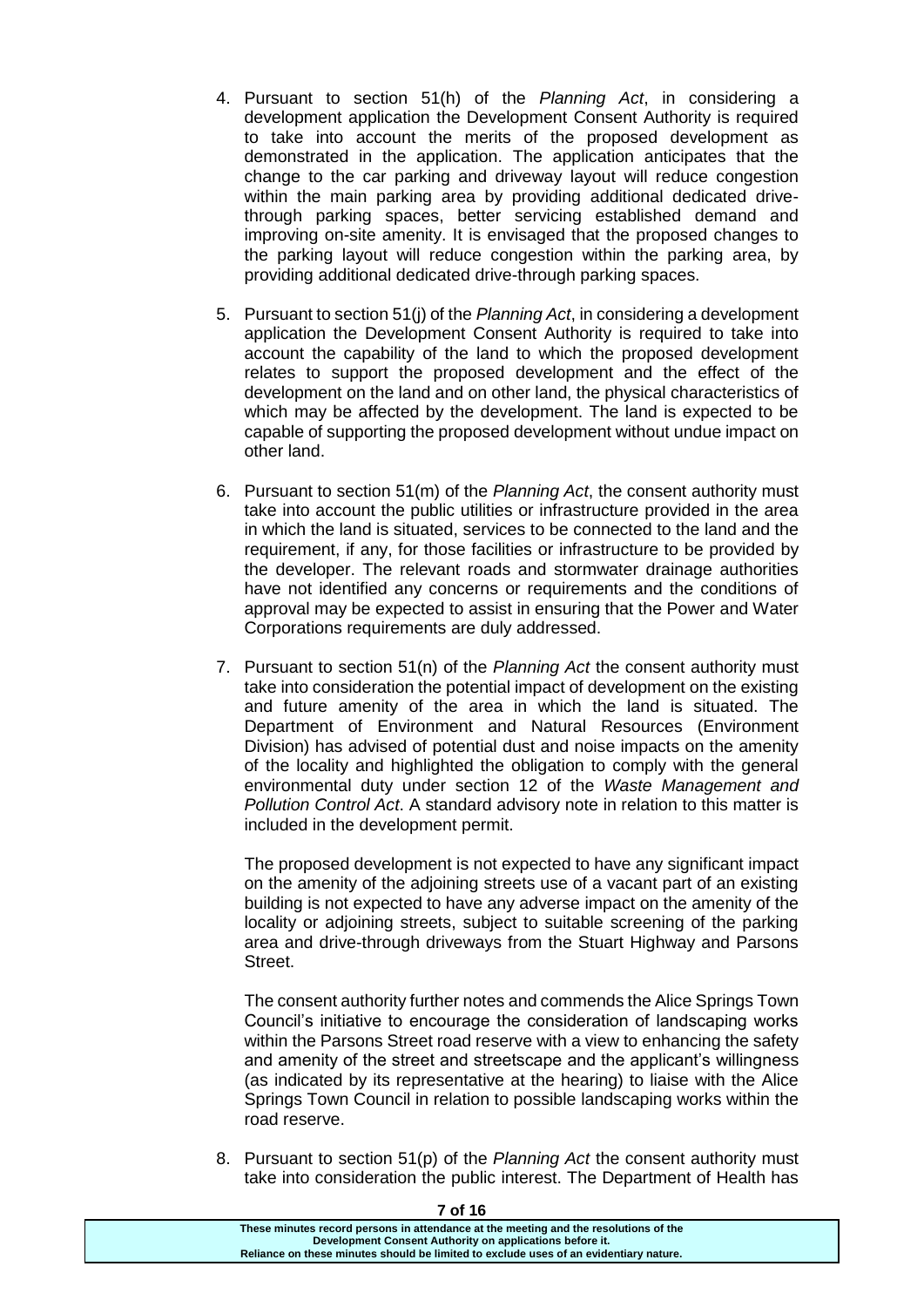identified the potential for public health risk during construction, by contamination of food through excessive dust particles. While the application does not address the matter, a permit note highlighting the need to comply with relevant health legislation may be expected to ensure that the matter is duly addressed by the developer and restaurant operator.

**ACTION:** DAS to prepare a Notice of Consent and Development Permit

#### **ITEM 3 INTERNAL ALTERATIONS TO AN EXISTING MEDICAL CLINIC TO CREATE 4 ADDITIONAL CONSULTATION ROOMS PA2018/0332 LOT 8773, 26 DIARAMA CLOSE, SUBURB OF ARALUEN APPLICANT SUSAN DUGDALE & ASSOCIATES**

Flynn Carr, representing the applicant and Tim Brand, representing the Central Australian Aboriginal Congress, attended the meeting and spoke further to the application.

**RESOLVED 0108/18** That, the Development Consent Authority varies the requirements of clause 6.5.1 (Parking Requirements) of the Northern Territory Planning Scheme, and pursuant to section 53(a) of the *Planning Act*, consents to the application to develop Lot 8773 (26) Diarama Close, Suburb of Araluen, Town of Alice Springs, for the purpose of alterations and additions to an existing medical clinic, subject to the following conditions and for the following reasons:

# **GENERAL CONDITIONS**

- 1. The works carried out under this permit shall be in accordance with the drawings endorsed as forming part of this permit. To the extent of inconsistencies between the floor layout of the medical clinic endorsed as forming part of Development Permit DP16/0070 and the drawings endorsed as part of this permit, the latter will prevail.
- 2. The owner of the land must enter into agreements with the relevant authorities for the provision of water supply, sewerage and electricity facilities to the development shown on the endorsed drawings, in accordance with the authorities' requirements and relevant legislation at the time, to the satisfaction of the consent authority.
- 3. All air conditioning units and/or condensers (including any condenser units required to be added or replaced in the future) are to be appropriately screened from public view, located so as to minimise thermal and acoustic impacts on neighbouring properties and condensate disposed of, to ground level, in a controlled manner to the satisfaction of the consent authority.

# NOTES:

- 1. This development permit does not grant "building approval" for the proposed works and you are advised to contact a registered private Building Certifier to ensure that you have attained all necessary approvals before commencing demolition or construction works.
- 2. The Power and Water Corporation advises that the Water and Sewer Services Development Section [\(landdevelopmentsouth@powerwater.com.au\)](mailto:landdevelopmentsouth@powerwater.com.au) and Power

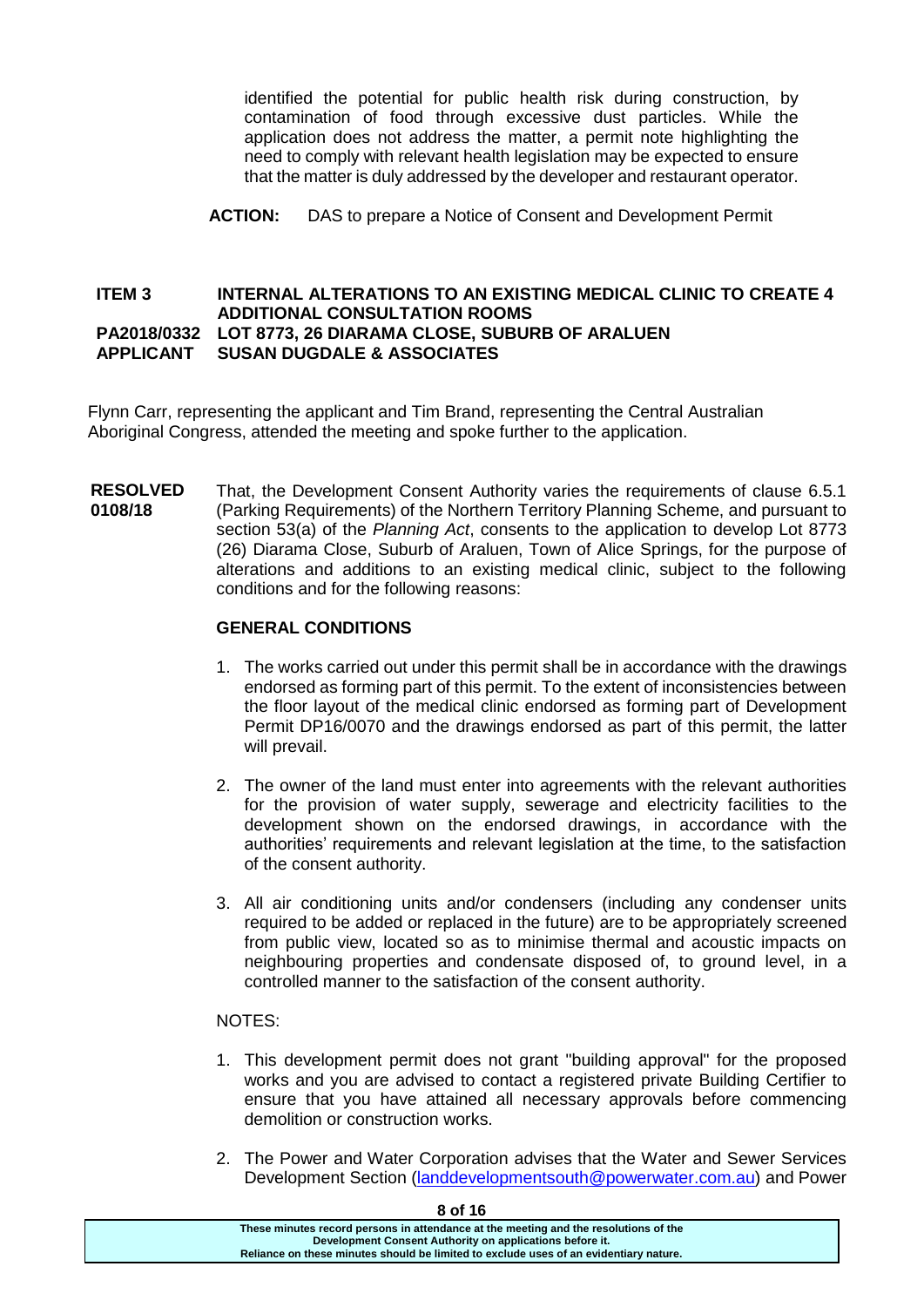Network Engineering Section [\(powerconnections@powerwater.com.au\)](mailto:powerconnections@powerwater.com.au) should be contacted via email a minimum of 1 month prior to construction works commencing in order to determine the Corporation's servicing requirements, and the need for upgrading of on-site and/or surrounding infrastructure.

3. The Northern Territory Environment Protection Authority advises that construction work should be conducted in accordance with the Authority's Noise Guidelines for Development Sites in the Northern Territory. The guidelines specify that on-site construction activities are restricted to between 7am and 7pm Monday to Saturday and 9am to 6pm Sunday and Public Holidays. For construction activities outside these hours refer to the guidelines for further information.

# **REASONS**

- 1. Pursuant to section 51(a) of the *Planning Act*, the consent authority must take into consideration the planning scheme that applies to the land to which the application relates. The additions to the medical clinic development and use, as approved, are considered appropriate to Zone C (Commercial) of the Northern Territory Planning Scheme and is considered consistent with the policy for the zone in the context of the established development of the locality and the characteristics of the site.
- 2. Having considered the matters listed in Clause 6.5.2 (Reduction in Parking Requirements) of the NT Planning Scheme, it is considered that a variation to Clause 6.5.1 (Parking Requirements) of the Scheme can be supported be supported in this instance, as:
	- a) There are bus stops for regular bus services within 100 metres of the property.
	- b) The fundamental principle of the medical clinic model is that it is within walking distance from the client population and therefore will create the ease of access required to assist those individuals who do not have motor vehicles.
	- c) It is envisaged that a significant proportion of the client visits to the shopping centre are residents in the surrounding neighbourhood and will travel by community bus service, foot, bicycle or public transport, limiting the demand for on-site car parking.
	- d) Peak hours for the medical clinic use are not expected to coincide with peak hours for all other uses, and the demand for parking at any given time is accordingly expected to be limited.
	- e) The existing medical clinic at Lot 8773 has been established on the site for approximately 1 year and the Development Consent Authority is not aware of any shortfall (i.e. inadequacy to meet actual parking needs) of onsite car parking at Lot 8773 either during that time or prior to the granting of Development Permit DP16/0070 which approved the clinic.
	- f) The existing car parking area on Lot 8773 includes approximately 135 formalised parking spaces and an additional 20 informal parking spaces to the rear, which is expected to exceed the parking demand generated by the existing uses of the site in conjunction with the proposed medical clinic additions.

These circumstances are considered to justify the granting of a variation to clause 6.5.1 and the objective of the clause is expected to be met.

3. Pursuant to section 51(e) of the *Planning Act*, in considering a development application the Development Consent Authority is required to take into account

| 9 OT 16                                                                               |
|---------------------------------------------------------------------------------------|
| These minutes record persons in attendance at the meeting and the resolutions of the  |
| Development Consent Authority on applications before it.                              |
| Reliance on these minutes should be limited to exclude uses of an evidentiary nature. |
|                                                                                       |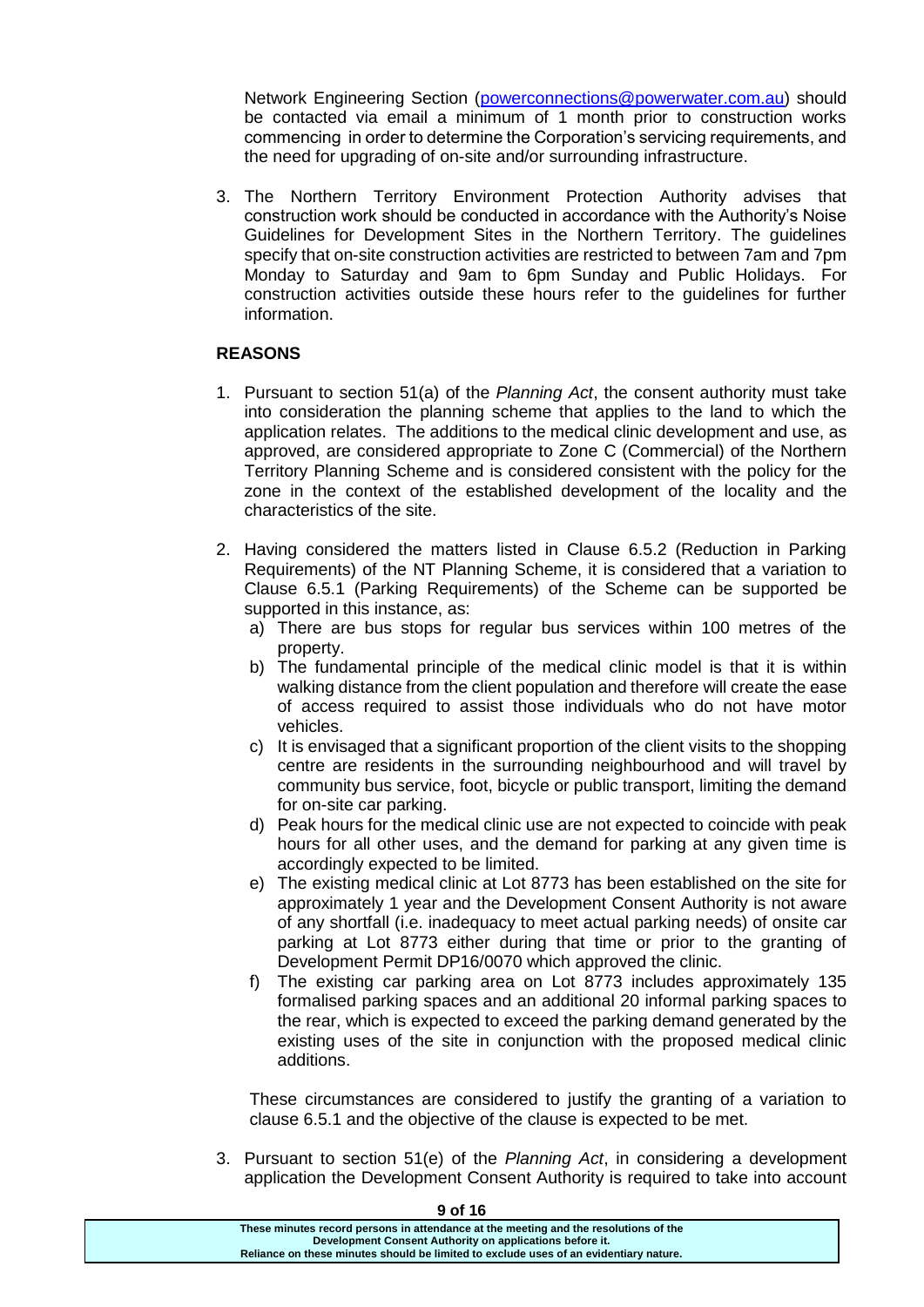any submissions made under section 49 of the Act and any evidence or information received under section 50 of the Act. No public or local authority submissions were received under section 49 of the Act.

- 4. Pursuant to section 51(h) of the *Planning Act*, in considering a development application the Development Consent Authority is required to take into account the merits of the proposed development as demonstrated in the application. The application identified merits including:
	- a) Improved access and continuity of care to the most marginalised people in Australia through the adoption of a fit for purpose business model which has been highly effective in South East Queensland for improving medical outcomes for patients.
	- b) Improved access to pharmaceutical services [free medicine under section 100 of the *National Health Act* 1953 (Commonwealth) to clients.
	- c) Routine external cleaning and on call security for the proposed development.
	- d) Negligible imposition on the public facilities, open spaces and utilities of the area.
- 5. Pursuant to section 51(j) of the *Planning Act*, in considering a development application the Development Consent Authority is required to take into account the capability of the land to which the proposed development relates to support the proposed development and the effect of the development on the land and on other land, the physical characteristics of which may be affected by the development. The land is expected to be capable of supporting the proposed development (extensions to medical clinic use) without undue impact on other land.
- 6. Pursuant to section 51(m) of the *Planning Act*, the consent authority must take into account the public utilities or infrastructure provided in the area in which the land is situated, services to be connected to the land and the requirement, if any, for those facilities or infrastructure to be provided by the developer. The relevant roads and stormwater drainage authorities have not identified any concerns or requirements and the conditions of approval may be expected to assist in ensuring that the Power and Water Corporations requirements are duly addressed.
- 7. Pursuant to section 51(n) of the *Planning Act* the consent authority must take into consideration the potential impact of development on the existing and future amenity of the area in which the land is situated. It is not envisaged that the additions to the medical clinic use will unduly impact on the amenity of adjoining properties or the locality.
- **ACTION:** DAS to prepare a Notice of Consent and Development Permit

# **ITEM 4 SUBDIVISION FOR THE PURPOSE OF A UNIT TITLES SCHEME IN 2 STAGES TO CREATE 9 UNITS AND COMMON PROPERTY INCLUDING ONE VACANT LOT FOR STAGE 1 PA2018/0297 LOT 385, 2 GOYDER STREET, SUBURB OF EAST SIDE APPLICANT FYFE PTY LTD**

Development Assessment Services tabled copies of service authority comments from the Power and Water Corporation (Water Services and Network Development, respectively.

Gerard Waterford attended the meeting on behalf of the owners and spoke further on the application.

| 10 of 16                                                                                                                                                                                                                                  |  |
|-------------------------------------------------------------------------------------------------------------------------------------------------------------------------------------------------------------------------------------------|--|
| These minutes record persons in attendance at the meeting and the resolutions of the<br>Development Consent Authority on applications before it.<br>Reliance on these minutes should be limited to exclude uses of an evidentiary nature. |  |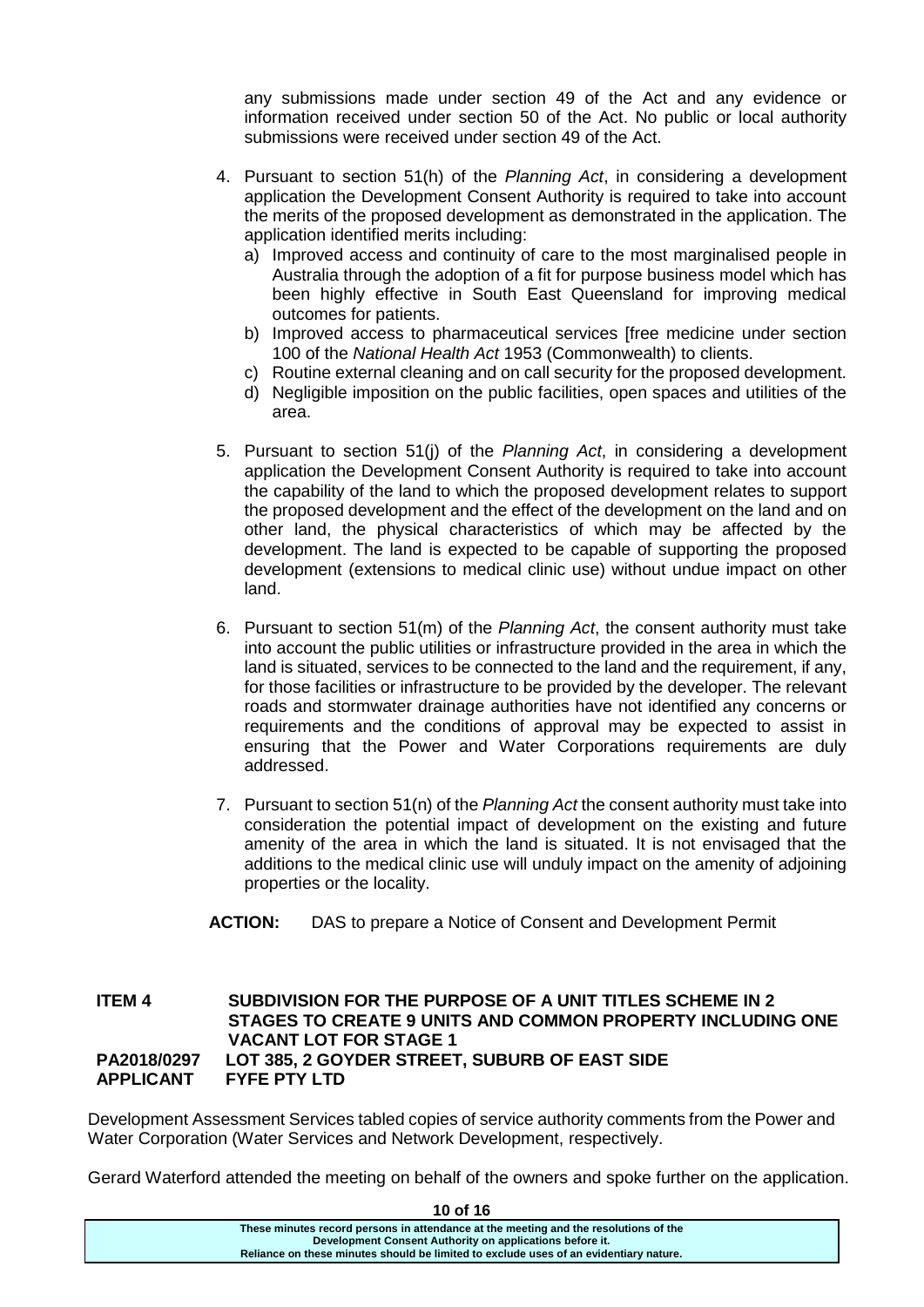**RESOLVED 0109/18** That, the Development Consent Authority varies the requirements of sub-clause 11.1.5.7 of clause 11.1.5 (Subdivision for the Purposes of a Unit Title Scheme) of the Northern Territory Planning Scheme, and pursuant to section 53(b) of the *Planning Act*, alters the proposed development and consents to the proposed development as altered to develop Lot 385 (2) Goyder Street, Suburb of East Side, Town of Alice Springs, for the purpose of a unit titles scheme subdivision to create 8 units and common property in two stages, subject to the following conditions and for the following reasons:

# **CONDITIONS PRECEDENT**

- 1. Prior to the endorsement of plans and prior to the commencement of works (including site preparation), further amended plans to the satisfaction of the consent authority must be submitted to and approved by the consent authority. When approved, the plans will be endorsed and will then form part of the permit. The plans must be generally consistent with those submitted on 5 September 2018, but further amended to include details of the location of:
	- (a) the sewer, water and electricity supply to Units 2 and 3; and
	- (b) water and electricity supply meters for all Stage 1 dwellings

in a manner that demonstrably complies with sub-clause 11.1.5.6 of clause 11.1.5 (Subdivision for the Purposes of a Unit Title Scheme) of the NT Planning Scheme. Support in principle from the relevant service authorities in relation to the plans proposed for endorsement is required with respect to utility services (i.e. water and electricity supply and sewerage).

2. A statement from a registered building certifier referencing the amended plans referred to at Conditions Precedent 1 of this permit is required for Stage 1 of this subdivision and should directly address s.46(3)(l) of the *Planning Act* and s.8C of the Planning Regulations and demonstrate/describe the suitability for separate ownership and occupation in terms of the building legislation.

Amended plans and associated supporting documentation prepared in response to the conditions precedent may be submitted to the Development Consent Authority C/- Development Assessment Services, DIPL (Alice Springs Branch) via email to DAS.NTG@nt.gov.au. When endorsed, the plans will form part of the permit.

# **GENERAL CONDITIONS**

- 3. The works carried out under this permit shall be in accordance with the drawings endorsed as forming part of this permit.
- 4. The owner of the land must enter into agreements with the relevant authorities for the provision of water supply, drainage, sewerage and electricity facilities and telecommunication networks in accordance with the authorities' requirements and relevant legislation at the time.
- 5. All existing and proposed easements and sites for existing and required utility services must be vested in the relevant authority for which the easement or site is to be created on the plan of subdivision submitted for approval by the Surveyor General.
- 6. Any developments on or adjacent to any easements on site shall be carried out to the requirements of the relevant service authority to the satisfaction of the consent authority.

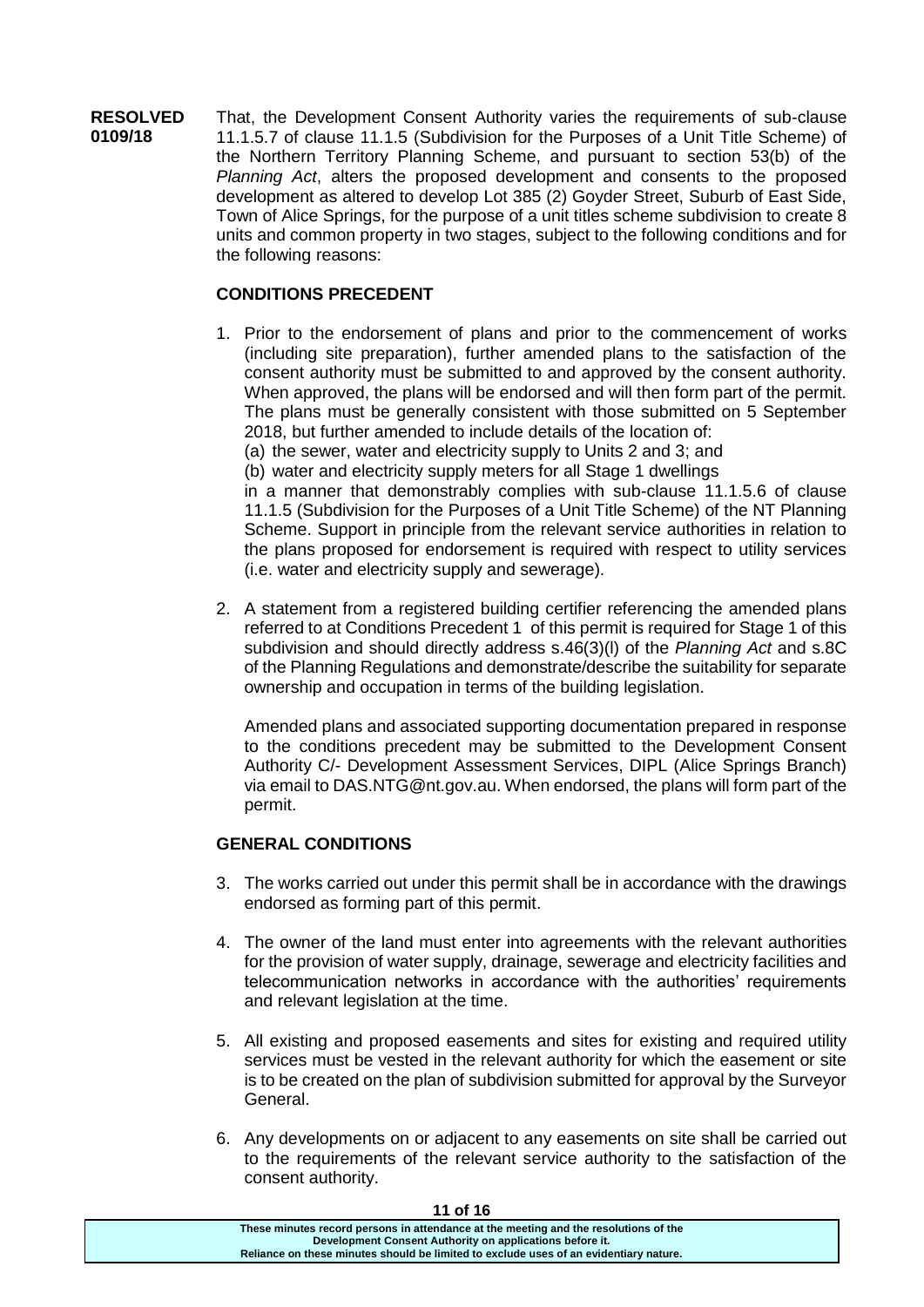- 7. Prior to new titles being issued for the units shown on the endorsed drawings for a stage of the subdivision, a Scheme Statement meeting the requirements of the Unit Title Schemes Act (as confirmed by the Land Titles Office) shall be submitted for endorsement by the consent authority.
- 8. With respect to Stage 2 of the approved subdivision, Part V Clearance under the *Planning Act* for subdivision into units under the *Unit Titles Scheme Act* will not be granted until the relevant Certificate of Compliance (in full) has been issued for the development as shown on Development Permit DP17/0347 (or a relevant subsequent multiple dwelling development approval relating to the area shown in the endorsed plans under this permit as Unit 4).
- 9. Prior to new titles being issued for the units for a Stage as shown on the endorsed drawings, confirmation shall be provided to Development Assessment Services (in the form of an email addressed to the Power and Water Corporation) demonstrating that the Power and Water Corporation has been provided with a copy of the survey plan with the new lot numbers. This is for the purpose of ensuring the relevant Power and Water Information and Billing System is updated. Please provide a copy of an email addressed to both landdevelopmentsouth@powerwater.com.au and powerconnections@powerwater.com.au
- 10. Prior to new titles being issued for the units shown on the endorsed drawings, confirmation shall be provided to Development Assessment Services (in the form of an email addressed to the Power and Water Corporation) from a suitable qualified professional confirming that all new number labels have been correctly installed at the Customer's Metering Panel(s) and water meters (where applicable). Please provide a copy of an email addressed to both landdevelopmentsouth@powerwater.com.au and [powerconnections@powerwater.com.au.](mailto:powerconnections@powerwater.com.au)
- 11. Prior to new titles being issued for a stage, it shall be confirmed by the consent authority that all areas shown on the plans endorsed by the consent authority through Development Permit DP17/0347 (or plans endorsed as forming part of this permit, if relevant) as service authority easements, communal open space, shared driveways, shared utility services, areas set aside for the communal storage or collection of garbage or other solid waste, or other shared amenities (as applicable to the stage) are shown of the survey plan as Common Property. This condition is to the satisfaction of the consent authority.
- 12. A statement from a registered building certifier is required for Stage 2 of the approved subdivision for the purpose of a unit titles scheme, following completion of the multiple dwellings development under Development Permit DP17/0347. The statement should directly address s.46(3)(l) of the *Planning Act* and s.8C of the Planning Regulations, and demonstrate/describe the suitability for separate ownership and occupation in terms of the building legislation. Compliance with this condition is to the satisfaction of the consent authority.

# **NOTES**

1. As part of any subdivision, the parcel numbers for addressing should comply with the Australian Standard (AS/NZS 4819:2011). For more information contact Survey and Land Records surveylandrecords@nt.gov.au 08 8995 5354. The numbers shown on the plans endorsed as forming part of this permit are indicative only and are not for addressing purposes.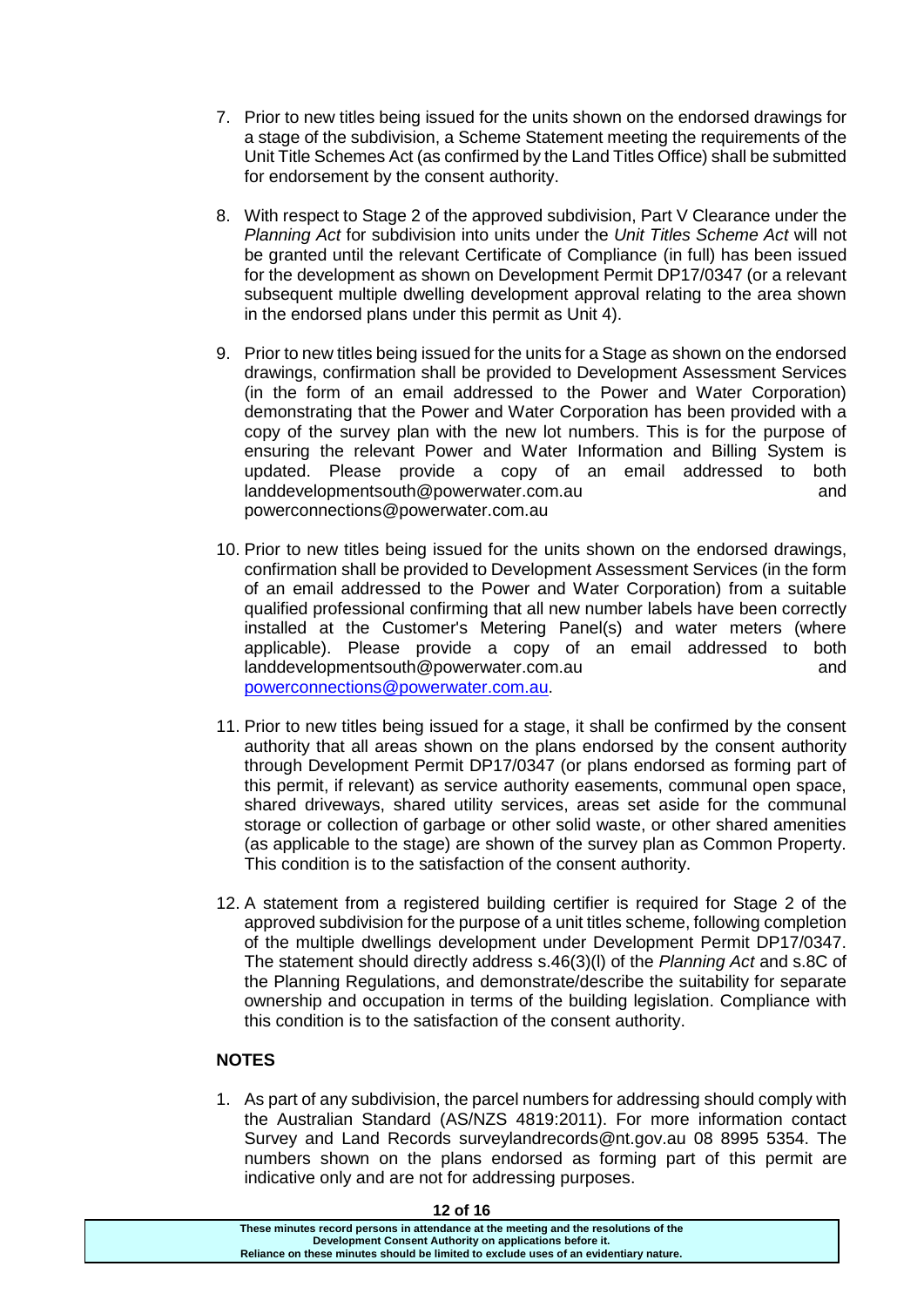- 2. The Surveyor-General advises you should immediately make application for unit/street addresses to the Survey and Land Records unit on (08) 8995 5362 (surveylandrecords@nt.gov.au).
- 3. The Power and Water Corporation advises that the Water and Sewer Services Development Section (landdevelopmentsouth@powerwater.com.au) and Power Network Engineering Section (powerconnections@powerwater.com.au) should be contacted via email a minimum of 1 month prior to construction works commencing in order to determine the Corporation's servicing requirements, and the need for upgrading of on-site and/or surrounding infrastructure.
- 4. The Northern Territory Environment Protection Authority has advised that the proponent must comply with their General Environment Duty provided by section 12 of the *Waste Management and Pollution Control Act*.
- 5. The Northern Territory Environment Protection Authority advises that construction work should be conducted in accordance with the Authority's Noise Guidelines for Development Sites in the Northern Territory. The guidelines specify that on-site construction activities are restricted to between 7am and 7pm Monday to Saturday and 9am to 6pm Sunday and Public Holidays. For construction activities outside these hours refer to the guidelines for further information.
- 6. If you choose NBN to service your development, you will need to enter into a development agreement with NBN. The first step is to register the development via http://www.nbnco.com.au/develop-or-plan-with-the-nbn/newdevelopments.html once registered NBN will be in contact to discuss the specific requirements for the development. NBN requires you to apply at least 3 months before any civil works commence. All telecommunications infrastructure should be built to NBN guidelines found at http://www.nbnco.com.au/develop-or-plan-with-the-nbn/newdevelopments/builders-designers.html

# **REASONS**

- 1. Pursuant to section 51(a) of the *Planning Act*, the consent authority must take into consideration the planning scheme that applies to the land to which the application relates. Subject to compliance with the conditions of approval, the unit title scheme proposed is consistent with the purpose of clause 11.1.5 (Subdivision for the Purposes of a Unit Titles Scheme) of the Northern Territory Planning Scheme.
- 2. A variation to sub-clause 11.1.5.7 of clause 11.1.5 (Subdivision for the Purposes of a Unit Title Scheme) of the Northern Territory Planning Scheme is granted, as:
	- a) The purpose of clause 11.1.1 (Minimum Lot Sizes and Requirements) is "to ensure that unzoned land and lots in Zones SD, MD, MR, HR, RR, RL, R, LI, GI, DV, FD, RD, H, WM and T will be of a size capable of accommodating potential future uses."
	- b) The purpose of clause 11.1.5 is "to ensure that:
		- *(i) the new ownership arrangements resulting from a subdivision to create a unit title scheme allow each element of the development to continue to be available to the occupants of the development and where appropriate to visitors;*
		- *(ii) older developments are upgraded; and*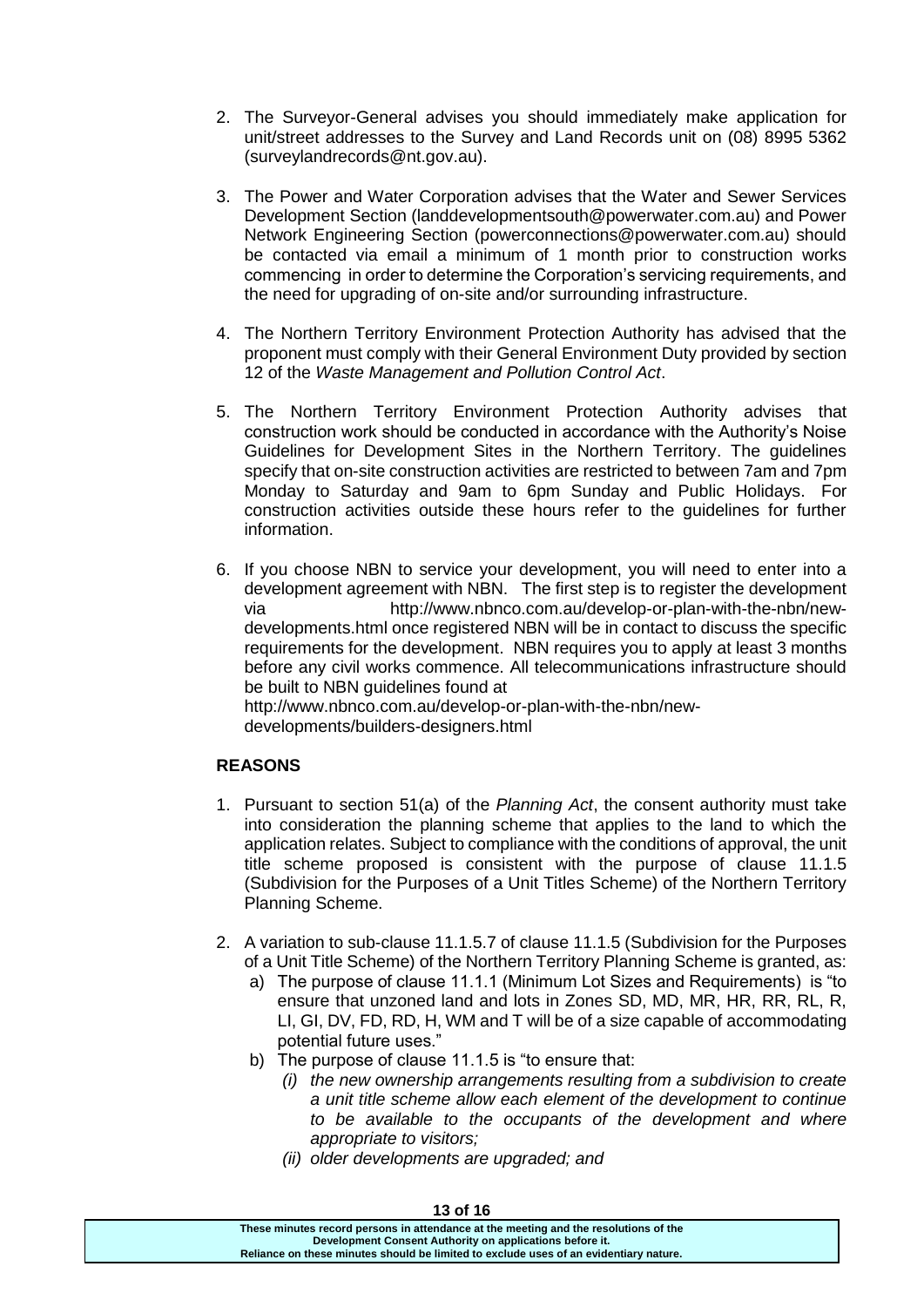- (iii) *development will not have a detrimental environmental effect on the land or result in a loss of amenity within the locality*."
- c) Consenting to the creation of a vacant lot as proposed is not expected to frustrate the intent of clause 11.1.1 or 11.1.5 of the Planning Scheme.
- d) The proposed vacant parcel has been approved for development with 5 multiple dwellings, as Stage 2 of Development Permit DP17/0347.
- e) The development of Lot 385 as approved under DP17/0347 has been designed as a whole of site development with most of the proposed common property areas shared between the dwellings located within the Stage 1 and Stage 2 area respectively.
- f) The proposed vacant parcel has direct street access and sufficient size and suitable dimensions to allow its development with multiple dwellings in alternative design configurations to that approved under DP17/0347.

The above circumstances are considered to justify the granting of a variation to sub-clause 11.1.5.7 of the Scheme.

- 3. A scheme statement is required to be submitted and endorsed by the consent authority prior to new titles being issued to ensure that the unit title scheme statement is consistent with the development.
- 4. Pursuant to section 51(h) of the *Planning Act*, the consent authority must take into consideration the merits of the proposal as demonstrated in the application. The application contended the following merits:
	- a) The subdivision will provide land which is considered suitable for the existing and intended future residential use.
	- b) Subdivision in this manner is not inconsistent with several other developments within the area.
	- c) The proposed new units will not deviate from the prevailing pattern of development in the locality in terms of shape size and frontage.
	- d) The proposed new units are in an area where subdivision for the purpose of unit title is a contemplated form of development. The area is suitable for infill development through an increase in both the number of lots and the diversity of houses, primarily occurring through the redevelopment of older and poorer quality housing, replaced with stock of a higher standard. This has the benefit of increasing housing choice and increasing demand for recreational, commercial and community activities consistent with the objectives of the NT Planning Scheme.
- 5. Pursuant to section 51(q) of the *Planning Act*, the consent authority must take into consideration, for a proposed subdivision of land on which a building is, or will be, situated – whether the building complies, or will comply, with any requirements prescribed by regulation in relation to the building (including, for example, requirements about the structural integrity and fire safety of the building). For subdivision of non-vacant land, section 8C of the Planning Regulations requires the consent authority to take into account whether parts of the building are suitable for separate ownership or occupation, having regard to:
	- a) the structural integrity of the building;
	- b) the fire safety qualities of the walls and other proposed boundaries within the building; and
	- c) if the building is situated in a part of the Territory to which Part 6 of the Building Act applies under section 6 of that Act – the requirements in relation to structural integrity and fire safety prescribed under that Act at the date the development application was made.

A statement from a building certifier was included with the application as exhibited. Given the changes to the proposed subdivision, a statement from a

| 14 of 16                                                                                                                                         |
|--------------------------------------------------------------------------------------------------------------------------------------------------|
| These minutes record persons in attendance at the meeting and the resolutions of the<br>Development Consent Authority on applications before it. |
| Reliance on these minutes should be limited to exclude uses of an evidentiary nature.                                                            |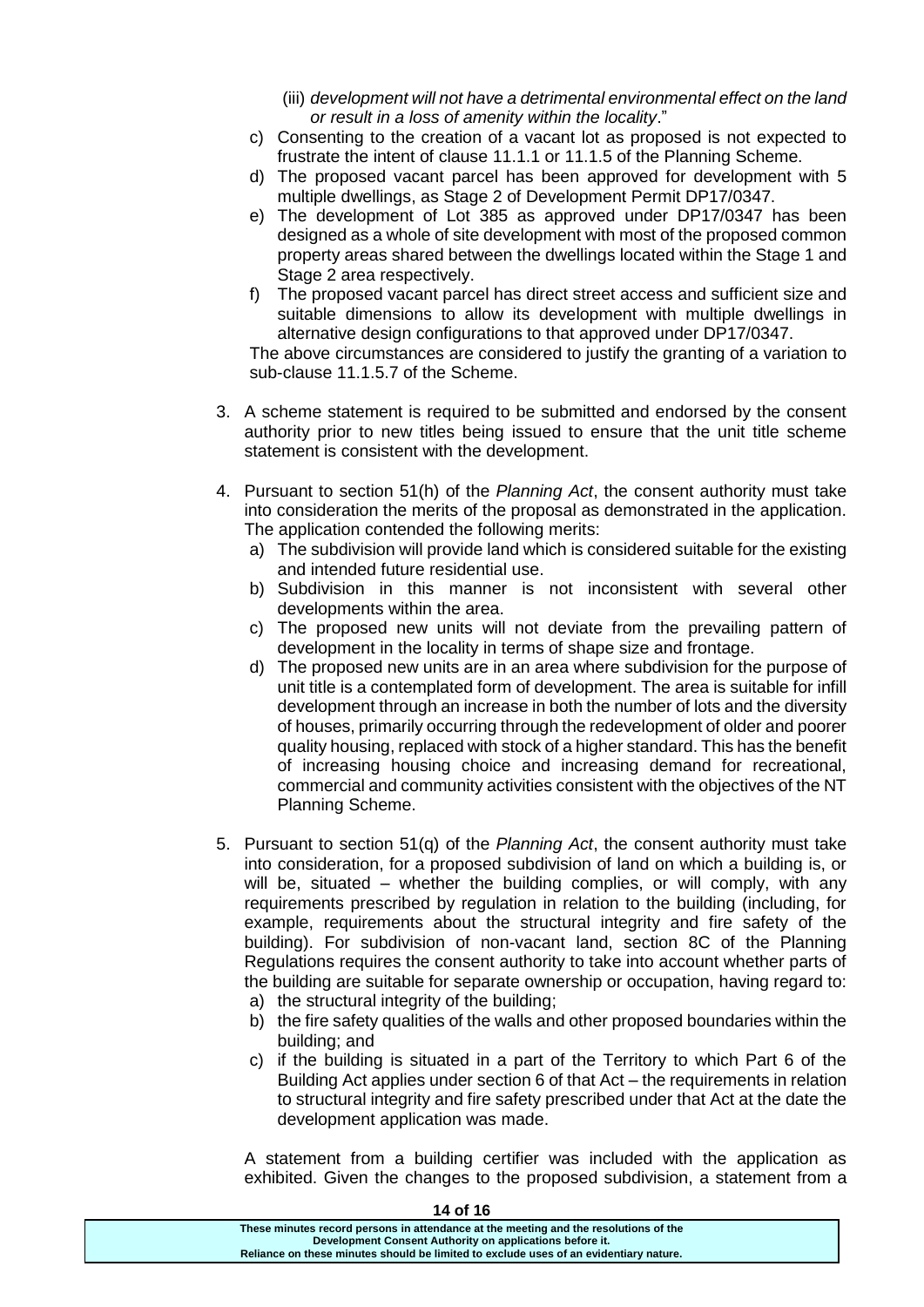building certifier referencing the amended plans be required as a conditions precedent, directly addressing s.46(3)(l) of the *Planning Act* and s.8C of the Planning Regulations, and demonstrating suitability for separate ownership and occupation in terms of the building legislation. A statement is also required for Stage 2 of the approved subdivision, following completion of the development approved under Development Permit DP17/0347.

- 6. The conditions of approval are expected to assist in ensuring the orderly servicing of the development.
- **ACTION:** DAS to prepare a Notice of Consent and Development Permit

#### **ITEM 5 RECONSIDERATION – VARIATION OF FINISHED FLOOR LEVEL OF INDEPENDENT UNIT APPROVED BY DEVELOPMENT PERMIT DP17/0067 PA2017/0012 LOT 4995, 25 HEENAN ROAD, SUBURB OF ROSS APPLICANT DEBORAH PAGE**

Stuart Chalmers (Zone A Pty Ltd) attended the meeting on behalf of the owner and spoke further on the application.

- **RESOLVED 0110/18** That, the Alice Springs Division of the Development Consent Authority, pursuant to section 86(1) of the *Planning Act* and with reference to section 42 of the Interpretation Act delegate it's powers under section 57(3) of the *Planning Act*, to a member of the Division to consent to the application to vary condition 1 of DP17/0067 for the purpose of changes to the finished floor levels of the independent unit subject to the receipt of a drawings (generally consistent with drawing numbers PA2017/0012/01 to PA2017/0012/05 which were endorsed by a delegate of the Authority on 04/04/2017 and the drawings submitted on 08/08/2018) but amended to show:
	- The altered roof pitch of the verandah, and the roof mounted solar hot water system; and
	- Labelling / identification of flood proofing (as required by the new condition and advisory note listed below).

Condition 1 of DP17/0067 is no longer applicable and is deleted.

Condition 2 of DP17/0067 is varied as follows:

Condition 2:

The works carried out under this permit shall be in accordance with the drawings endorsed as forming part of this permit.

The following additional conditions and advisory notes shall be included on DP17/0067:

#### Condition 5:

The finished floor levels of the *independent unit* must be minimum of *70mm* above the applicable flood level for the property which is *(552.82)* metres AHD. Note: The applicable flood level for the development site is *(552.75)* metres AHD.

#### Condition 6

Pursuant to section 34 of the *Land Title Act*, a Caution Notice shall be lodged with the Registrar General on Lot 4995, Town of Alice Springs to include the following

**15 of 16 These minutes record persons in attendance at the meeting and the resolutions of the Development Consent Authority on applications before it. Reliance on these minutes should be limited to exclude uses of an evidentiary nature.**